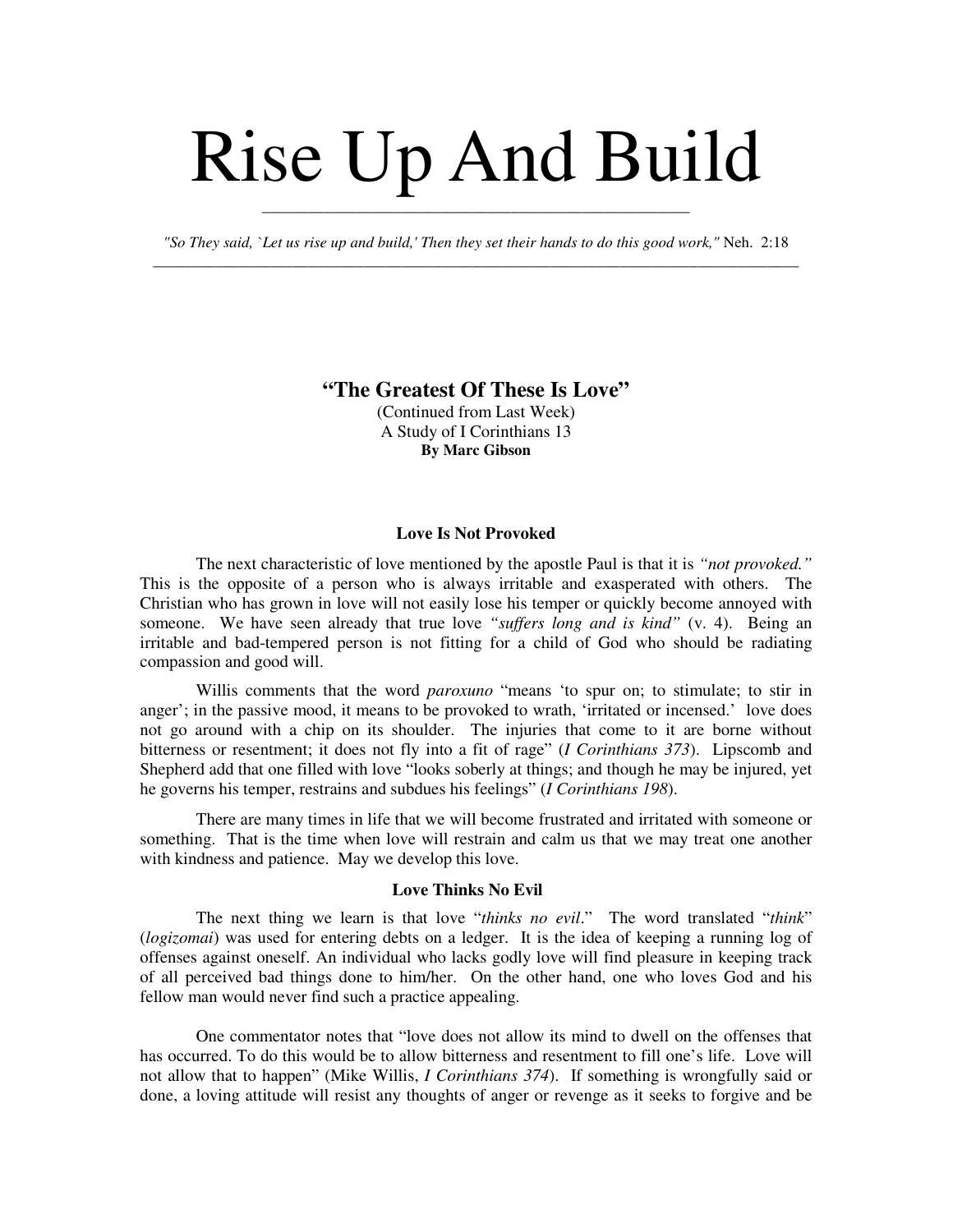reconciled. Mastering this loving attitude will make our lives more pleasant.

The leading reason some keep track of every offense done is so that they can use it against someone later on. This attitude is poisonous to a marriage, friendship, church, or any other relationship. It is also poisonous to the soul. It refuses to forgive and forget (not bring it up again). Let your love "*think no evil."*

#### **Love Does Not Rejoice in Iniquity**

The apostle Paul mentions next that godly love "*does not rejoice in iniquity*." The word "*iniquity*" (*adikia*) is a general term to describe any transgression of the will of God. This tells us that love finds no pleasure in any act of sin. There is simply no reason whatsoever for the Christian to rejoice when God's will has been violated. Yet some will be glad because it either benefits them or hurts someone they despise.

William Barclay gets to the heart of this characteristic of love:

It is not so much delight in doing the wrong thing that is meant, as the malicious pleasure which comes to most of us when we hear something derogatory about someone else. It is one of the queer traits of human nature that very often we prefer to hear of the misfortune of others rather than of their good fortunes. It is much easier to keep weep with them that weep than to rejoice with those who rejoice. We are much more interested in hearing a spicy story to someone's discredit than a story to someone's praise. Christian love has none of that human malice which finds pleasure in ill reports. (*The Letters to the Corinthians, 136*).

If you feel a little twinge of glee when someone has slipped down the path of sin, you might want to consider that you also have sinned with this ungodly attitude. Remember, true love will never rejoice in iniquity but seek to restore.

## **Love Rejoices In The Truth**

Paul next describes love as rejoicing "*in the truth*." The truth here refers to the gospel, that which is called *"The word of the truth of the gospel"* (Col. 1:5). Love rejoices with and in divine truth when souls are affected by it for spiritual good. The apostle John wrote that he "*rejoiced greatly that I have found some of your children walking in truth, as we received commandment from the Father*" (2 John 4).

William Barclay admits that this "is not so easy as it sounds. There are times when we definitely do not want the truth to prevail; and there are still more times when the last thing that we want to hear is the truth. Christian love has no wish to veil the truth; it is brave enough to face the truth; it has nothing to conceal and so is glad when the truth prevails" (*The Letters to the Corinthians, 136-137*).

Godly love will not compromise the truth by excusing the sins of friends while condemning those standing for the truth. Instead, we should speak the truth "*in love*" (Eph. 4:15). Love wants truth to prevail in every area of life and rejoices when it does. Love will also rejoice when truth exposes problems in one's own life so that sin can be put away and obedience rendered to the saving of the soul. Do you love truth? If so, you will rejoice daily in the effective working of the truth of God.

### **Love Bears All Things**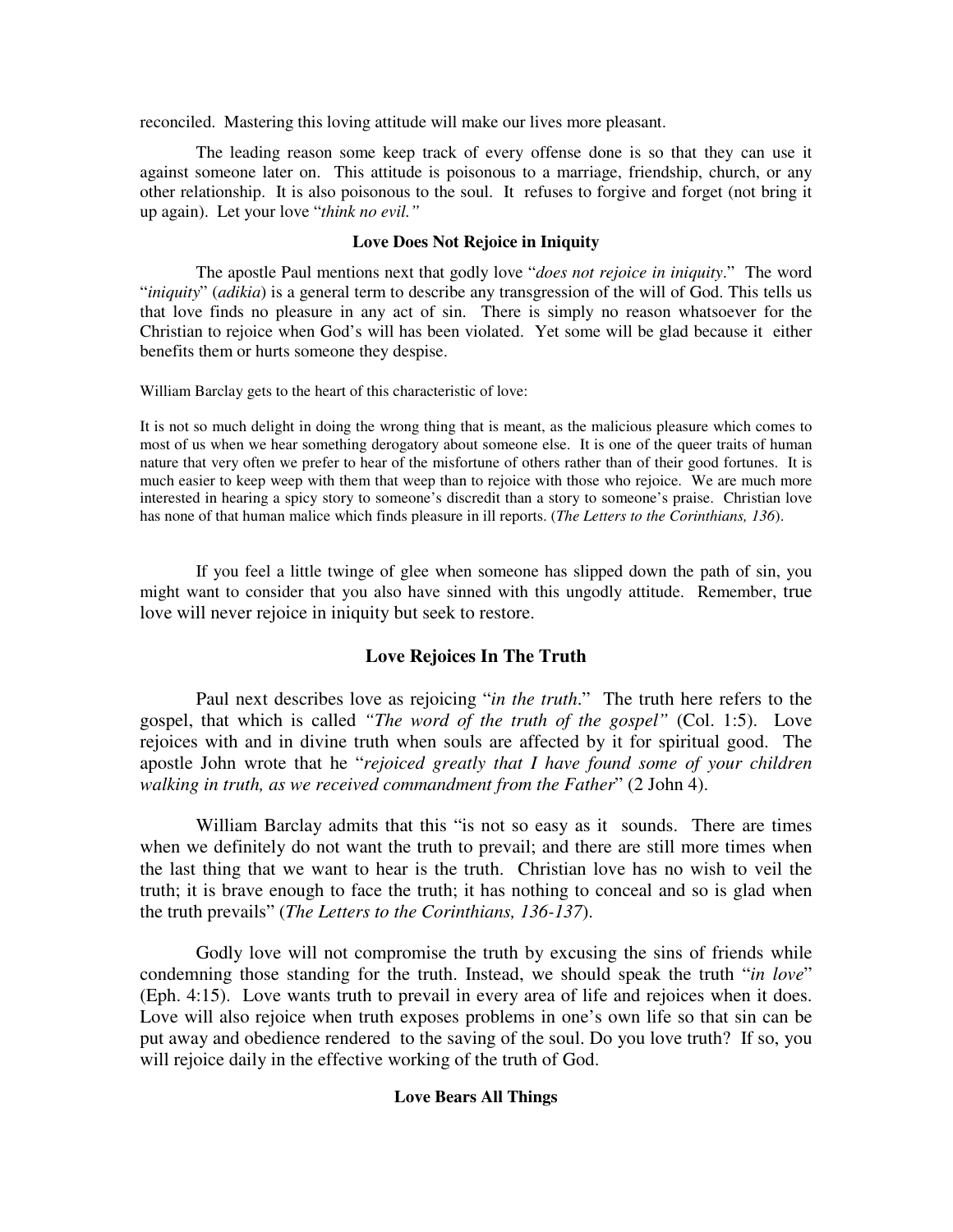As Paul nears the end of the inspired list of characteristics of love, he groups four characteristics together with the like phrase "*all things*" (Gk. *Panta*). The first of these is that love *"bears"* all things. "Bear" (Gk. *Stegoi*) has two meanings: "1. cover, pass over in silence, keep confidential… 2. bear, stand, endure" (*Arndt and Gingrich Greek-English Lexicon,* 765-766).

The first meaning would agree with the principle stated in I Peter 4:8, "*And above all things have fervent love for one another, for love will cover a multitude of sins*." As William Barclay observes, it is the "sense that love will never drag into the light of day the faults of others and the mistakes of others. It would far rather set about quietly mending things than publicly displaying and rebuking them" (*The Letters to the Corinthians, 137*). The second meaning suggests that love can bear any fault, affliction, or injury brought against it. "The text will bear either meaning and both options suggest virtues that commend themselves to us" (*Mike Willis, I Corinthians, 375*).

As we have seen already, true love is longsuffering and does not seek its own. It will bear any injury to uphold truth and save a soul. It is also willing to keep certain matters confidential to protect and help others Will your love bear all things?

## **Love Believes All Things**

The second of the four characteristics of love linked together with the like phrase "*all things*" is that love "*believes all things*." Paul is not suggesting that love will believe anything it hears or sees, as a gullible person might. Rather, love desires to believe that is true and right, both as it relates to God and man.

Love takes God at His word concerning His promises, commands, and facts. If God said it, that settles it, and we must believe it. We must believe all of it, for the entirety of God's word is truth (Psa. 119:160). In relation to man, "when love has no evidence to the contrary, it believes the best about its fellowman. It refuses to yield itself to unfounded suspicions and doubts. It grants the brother the benefit of every doubt. Contrast tis with the "evil surmisings" of the false teacher in I Tim. 6:4" (Mike Willis, *I Corinthians 375*). Love wants to believe the best about another person and will until it is proven otherwise.

Too many times with too many people we tend to think the worst, perhaps based on personal prejudice or what someone else has told us. If you are willing to believe all that God has said, should you not follow His example and seek to believe the best about others, especially your brethren? You would want to be treated the same (Matt. 7:12).

#### **Love Hopes All Things**

The third of the four characteristics of love linked together with the like phrase "*all things*" is that love "*hopes*" all things. Hope is a wonderful attribute of love. A loveless heart devoid of hope is an empty gloomy heart. Hope is that which carries us through the difficult and perplexing days of life. There is the hope of a better tomorrow, of a better circumstance, and of a better opportunity. And then there the ultimate hope of God's promise of eternal life (Tit. 1:2). Love opens discouraged eyes to see this hope.

Many is our world live in a hopeless state. They are "*without Christ...having no hope and without God in the world*" (Eph. 2:12). The gospel of God's love brings hope to the hopeless. This, in turn, creates a heart that "*hopes all things*." Pessimism is